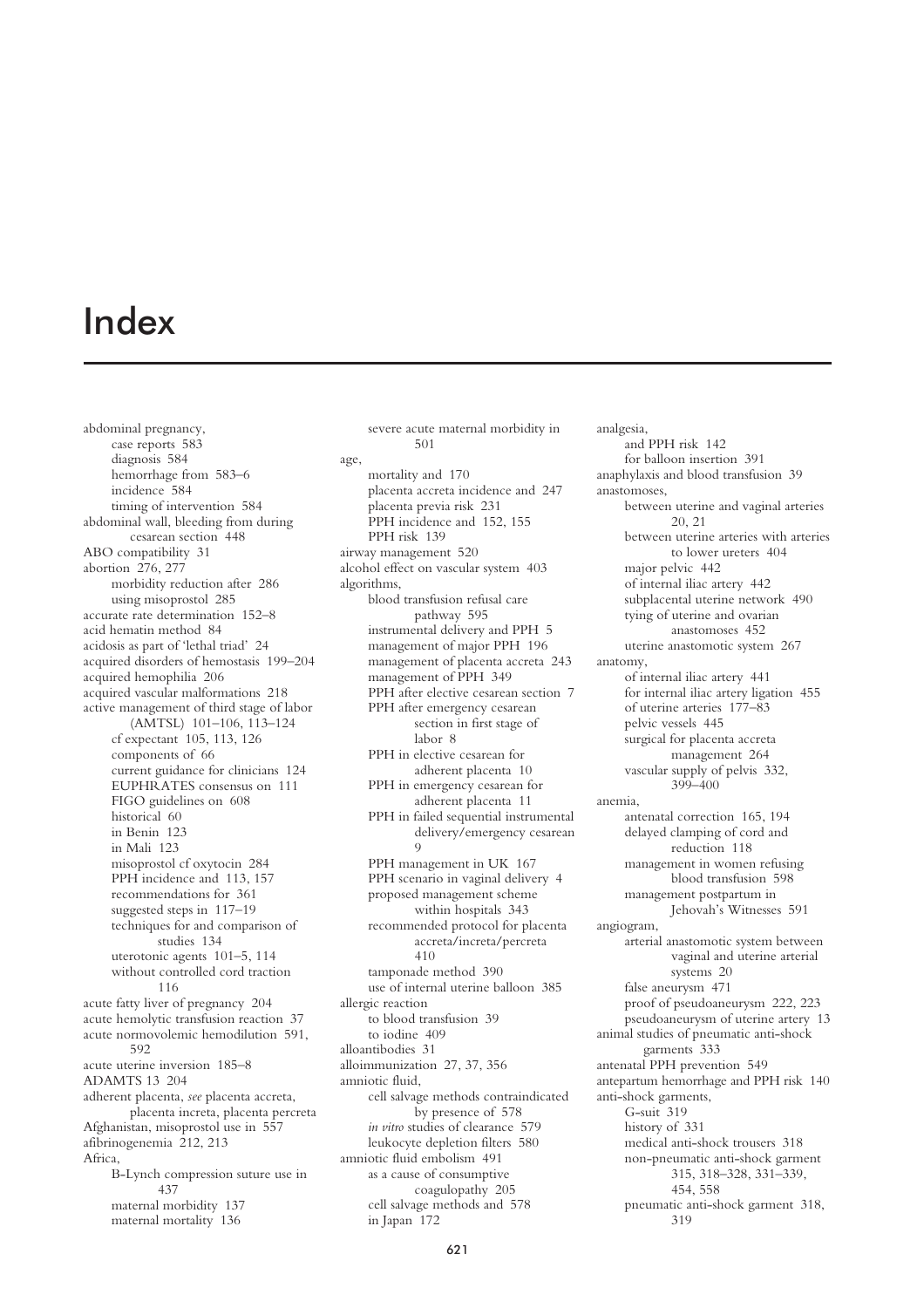use for abdominal pregnancy 585 antibiotic use in secondary PPH 469 anticoagulant therapy, during pregnancy and peripartum 206–8 epidural anesthesia and 207 antifibrinolytic therapy 36 antiphospholipid syndrome 201 aortic compression 6 FIGO guidelines on 613 intraoperative 10 arterial blood pressure measurement 76 arterial embolization 5 for cervical and vaginal vault tears 195 for supralevator hematoma 197 in secondary PPH 470 selective during operative delivery of infant in placenta accreta 255 use in Japan 171 arteriovenous malformations 495 artery, *see specific arteries by name* Asia, severe acute maternal morbidity in 501 atony, *see* uterine atony Australia, accurate PPH rate determination 152 hysterectomy for secondary PPH in 470 maternal morbidity 137 severe acute maternal morbidity in 507 autologous blood transfusions 577–82 use in Jehovah's Witnesses 590 autopsy, after PPH 496 litigation after lack of 532 B-Lynch compression suture, FIGO guidelines on 616 technique 434–6, 438 Bakri balloon 369, 370, 378, 379, 387–96 deflation regimen 391 insertion 372 mechanism of action 373 method of insertion 390 methodological parameters of use 389 quality Doppler profile 92 selection of 372 study results with 371 success rate 391 balloon tamponade 369–75 balloon–uterus interface 374 complications 409 devices for obstetric hemorrhage equipment tray 315 FIGO guidelines on 615 mechanism of action 373 occlusion by 404 placement of 408 pressure–volume relationships 374 uterine-specific cf non-specific balloons 387 uterine specific 369 uterovaginal balloon system 458–460 Bangladesh, blood loss assessment by mat 354, 558 hydrostatic condom catheter 379

misoprostol use in 286 Belfort–Dildy Obstetrical Tamponade System 460 Belgium, accurate PPH rate determination in 154 Benin, active management of third stage of labor in 123 Bernard–Soulier syndrome 208 bimanual compression of uterus 434 FIGO guidelines on 613 biochemical markers for placenta accreta 248 biologically active topical hemostatic agents 481–5 bipartite placenta 236 bipedal locomotion and PPH 59 bladder, adherent placenta 10 injuries and ventouse delivery 5 blood component administration 38 blood loss, accurate estimation, BRASSS-V drape 81, 84–6, 134, 557 reduced severe acute maternal morbidity and 508 assessing 73 assessment pitfalls 81–86 before and after anti-shock garment use 335 calibrated drapes cf visual assessment 86 causes of excessive 448 classification of PPH based on 129 clinical estimation 82 determination and comparison of studies 133 direct collection of 83–6 during placenta accreta surgery 268 estimation from kanga 83, 353, 557 in active management cf expectant 105 inaccurate estimation and maternal mortality 164 measurement of and comparison of studies 134 mechanism of action of anti-shock garments in 319 non-pneumatic anti-shock garment for 318, 337 normal loss during delivery 81 physiological adaptations for 82 rapidity 129 visual estimation 71 volume deficit 130 blood mat 354, 558 blood products, *see* transfusion blood supply, S1 and S2 in placental invasion 267 uterovaginal 19–23 blood transfusion, *see* transfusion blood volume 73 blunt abdominal trauma 189–91 body mass index (BMI), external abdominal pressure and 336 PPH incidence and 156 PPH risk and 139 bowel obstruction and fibrin sealants 484 Brace suture technique 433, 452 bradykinin 581 brain size, early delivery of humans cf other primates 59

PPH and 55 Brandt–Andrews technique for AMTSL 134 BRASSS-V drape™ 81, 84–6, 134, 557 breast milk 362 breathing management 520 broad ligament arteries, prepregnancy hemodynamics 179 BT-Cath balloon 369 calibrated drapes 84–6 Canada, accurate PPH rate determination 153 B-Lynch suture compression suture use in 438 maternal morbidity 137 near miss data collection in 148 planned home deliveries in 572 severe acute maternal morbidity in 501, 506 carbetocin 102, 361–7 cf oxytocin 362, 363 cf Syntometrine 363 comparison of studies 363 contraindications 364 cost-effectiveness 366 current role as uterotonic 366 pharmacology 361 side-effects 364, 366 use at cesarean section 362 use at vaginal delivery 363 carboprost, for uterine atony 357 side-effects 357 cardiac output measurement 521 care plan for women in labor refusing blood transfusion 597 case reports 546–8 abdominal pregnancy hemorrhage treatment 583–6 catheterization routes 408 cell salvage use in Jehovah's Witnesses 590 central venous pressure 75, 76 cervix, endocervical tear 491 postpartum pathology of 490 priming with misoprostol 279 tears 194 repair 195, 197 cesarean section, and PPH risk 141 bleeding from uterine incision 449 carbetocin use at 362 causes of excessive bleeding during 448 classical 451 combating hemorrhage during 448–57 elective, and PPH 156 for adherent placenta 10 PPH after 7 timing of 438 emergency for unexpected adherent placenta 11 PPH in first stage of labor 8 European consensus on prevention and management of PPH at 111

622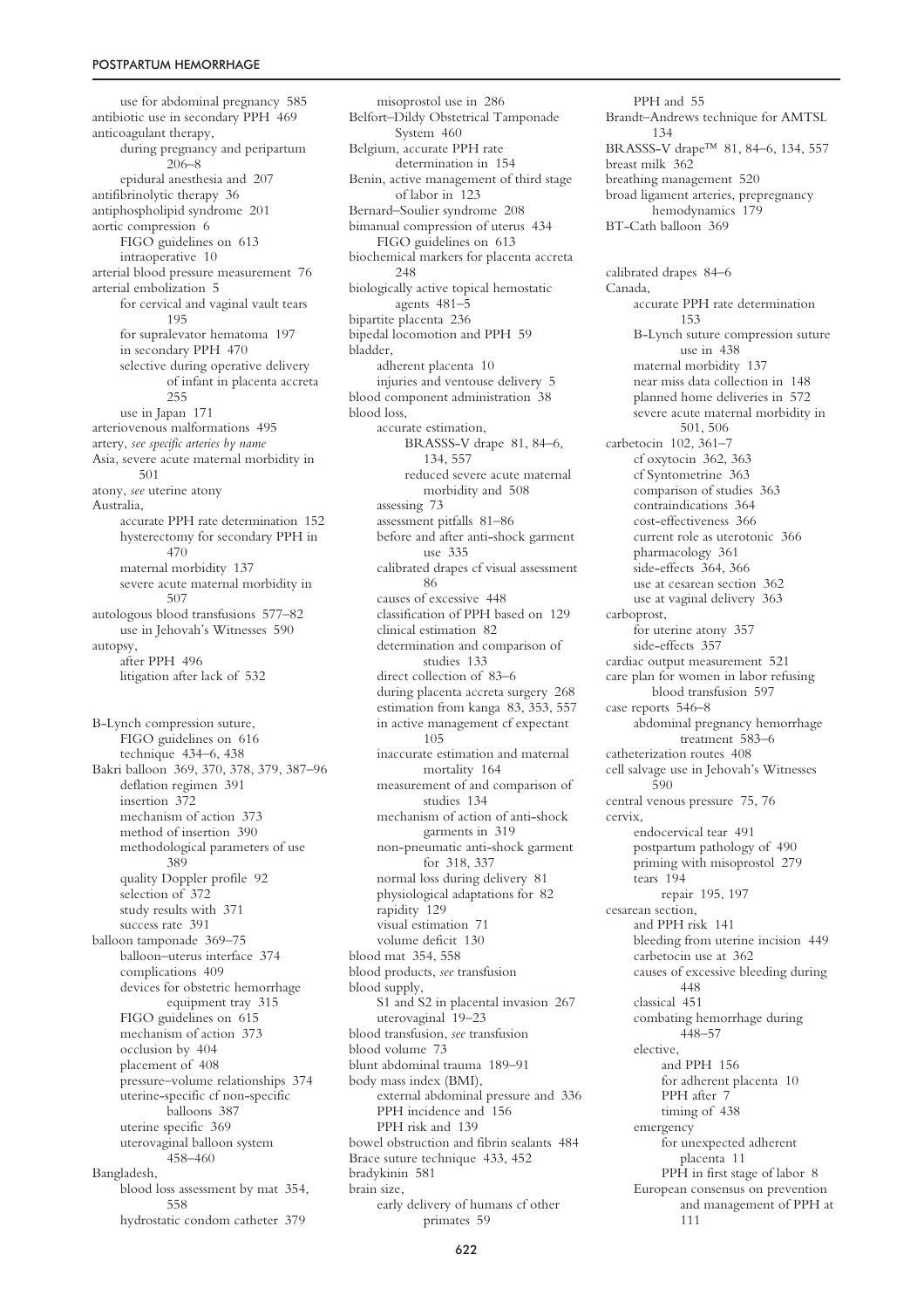for placenta accreta 242–4 for placenta previa 234–35 fundal route 11, 12 lack of surgical competency 163 placenta accreta incidence and 247 PPH incidence and 156 previous and risk of placenta previa 231 sites of excessive bleeding during 448 trial of labor after 189 uterine incision for 449–51 uterine rupture and previous 188 with hysterectomy for placenta accreta 242 wound dehiscence 467 checklist for women in labor refusing blood transfusion 599 chemotherapy for choriocarcinoma 471 chittengue and blood loss assessment 354 Cho compression suture, FIGO guidelines on 616 multiple square sutures 438 chorioamnionitis 453 PPH incidence and 156 PPH risk and 143 choriocarcinoma, chemotherapy for 471 secondary PPH and 467 chronic uterine inversion 188 circulating volume 73–9 assessment of 73 replenishment of 77 circulatory management 521 classifications, based on blood loss 129 based on causative factors 130 conventional temporal 129 of bleeding from lower genital tract 193 of PPH 82 pitfalls 130 proposed 131 volume deficit 130 coagulation at placental site 96 coagulation cascade 481 coagulation system changes during pregnancy 199 coagulopathy 3, 78 acquired disorders of hemostasis 199–204 and PPH risk 140 as part of 'lethal triad' 24 consumptive 204–8 in obstetric hemorrhage 415 in placental abruption 229 in pregnant Jehovah's Witnesses 589 in secondary PPH 471 management of 46 maternal mortality 164 of sepsis 485 pathophysiology of 45 rare disorders 212–15 recognition of 418 in bleeding from lower genital tract 194 secondary PPH and 467 *see also by specific disorder* coil deployment in non-targeted embolization 403 collagen–thrombin–fibrinogen patch 483 collateral arteries 400 collateral uterine arteries 179

colloids for volume expansion 77 colporrhexis 189 colpouterine system (neovascularization) 266 combined deficiency of factors II, VII, IX and X 214 combined factor V and VIII deficiency 214 common iliac artery, avoidance of accidental ligation 446 common iliac balloon, X-ray image 6 common vein, damage to during hypogastric artery ligation 446 communication, barriers to 559 effective 552 improvements in to reduce maternal mortality 166 in development of hospital systems for PPH 341 problems and maternal morbidity and mortality 308, 309 community, mobilization for continuum of care 555 out-of-hospital deliveries 571–4 PPH management at community level 353 community-based continuum of care 555–60 community-based emergency care 542 FIGO guidelines on 612 competence, lack of surgical competency 163 litigation over insufficient experience 532 surgeon experience 433 surgical management of placenta accreta 453 compression sutures, B-Lynch 434–6, 438 brace stitch 452 cf iliac artery ligation 457 Cho multiple square sutures 438 Hayman uterine compression suture 438, 453 concealed PPH 13 Confidential Enquiry into Maternal and Child Health, changes since 1985 162–7 recommendations 166 confounders when comparing international PPH statistics 134 congenital arteriovenous malformations 218 congenital disorders of hemostasis 208–10 congenital factor VII deficiency 415 congenital platelet disorders 208 connective tissue disorders and PPH risk 140 conservative surgery 433–440 consumptive coagulopathy 204–8 continuum of care model 555–60 contractions, inefficient and PPH 91 pathophysiology of PPH and 94–9 controlled cord traction 115 active management without 116 FIGO guidelines on 609 technique 118 conventional temporal classification of PPH 129

costs, cost effectiveness of misoprostol use 541 cost-effectiveness of carbetocin 366 of mifepristone/misoprostol in placenta accreta 261 of misoprostol 286, 287, 358 of surgery 541 of training for teamwork 565 of uterotonics 115 coumarin use during pregnancy 207 counseling in antenatally diagnosed placenta accreta 251 cryoprecipitate, and plasma for transfusion 33 cf fibrinogen concentrate 46 cf fibrinogen concentrate and fresh frozen plasma 50 reduced 33 crystalloids, for volume expansion 77 use during placenta accreta surgery 268 cystoscopy 5 in placenta accreta 254 deep vein thrombosis after placenta accreta surgery 270 definitions 133, 155, 550, 608 dehydration postlabor 4 devascularization, stepwise 20, 439–40, 452 diabetes, and PPH risk 139 antenatal treatment of 194 dinoprost 358 dinoprostone in first stage management and PPH 157 direct collection of blood loss 83–6 disseminated intravascular coagulation 45, 204–8 after endocervical tear 491 in abdominal pregnancy 583 in placenta accreta 252 in placental abruption 229, 230 documentation by midwife of PPH 551 Dominican Republic, misoprostol use in 286 Doppler analysis, esophageal 521 hemodynamic changes in uterine blood flow 89–93 imaging for placenta accreta 248, 249 intrapartum velocimetry 89 drills, cf skills and scenarios for training 307 drug-induced thrombocytopenia 202 duration of labor. PPH incidence 157 PPH risk 141 dysfibrinogenemia 212, 213 early clamping of umbilical cord 105 early warning score chart 18 ebb™ Complete Tamponade System 369, 460

ectopic pregnancy, embolization for 412 Ecuador, pyrexia after misoprostol in 299, 300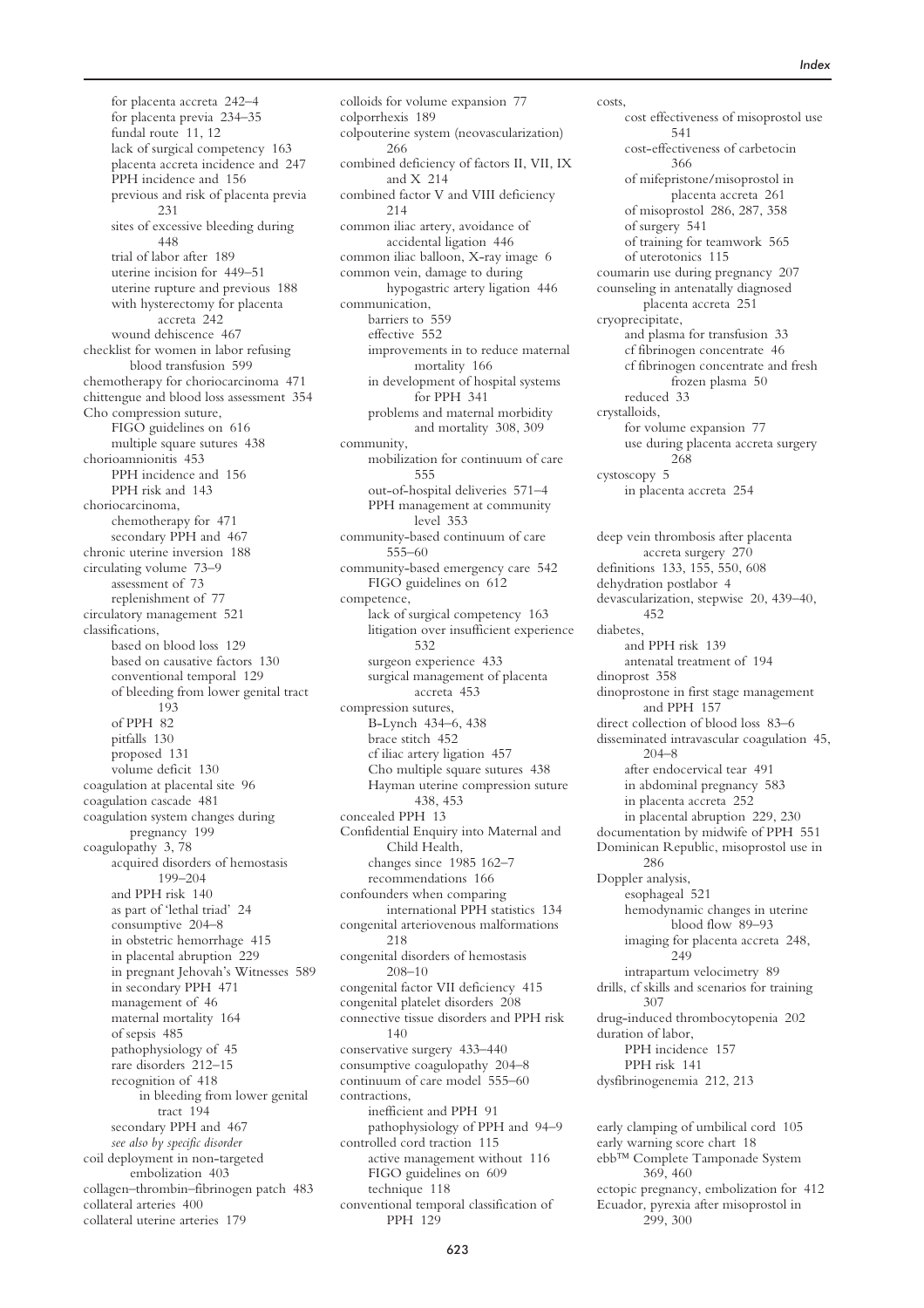education, basic equipment list for practical PPH training 309 courses and workshops 518 drills teaching 307–8 for labor ward drills 305 for visual estimation of blood loss 71 guide to PPH management poster 515 hands-on training 516 in development of hospital systems for PPH 341 large volume transfusion protocol 349, 350 learning from past mistakes 562–6 lecture-based training 516 low fidelity models 517 MamaNatalie® birthing simulator 602–3 maternal mortality reduction and education of women in low resource settings 543 modern teaching/learning modalities 514–18 Obstetric Hemorrhage Education Project 348–50 practical emergency training 312 preparation for PPH management 305–10 scenario teaching 309–10 self-learning of uterine vascular supply 23 simulations 516 skills stations 349 skills teaching 308–9 techniques for 305–6 training and reduction of severe acute maternal morbidity 510 training for teamwork 562–6 training of midwives 552 Egypt, non-pneumatic anti-shock garment trials in 322–7 embolization, and balloon catheter placement 398–412 bilateral of uterine artery 470 complications 398, 409 contraindications 398 for ectopic pregnancy 412 for vascular malformations 220 imaging for 406 importance of arterial knowledge in radiographers 6 in placenta accreta 408 location for and arterial puncture 406 logistics of 411 materials for 400–5 methods of action of embolic materials 402 non-target 6 of pelvic artery in placenta accreta 253 of uterine artery 405 preparation before 405 pressure needed for 405 targets of 406 emergency care in low resource settings 543, 559 Empress Mumtaz 64 endocrine mechanisms and uterine muscle activity 95

endometriosis and excessive bleeding at cesarean section and 449 endometritis 466, 469 endomyometritis 495 England, maternal morbidity 137 severe acute maternal morbidity in 501 epidemiology comparing international PPH statistics 133–43 epidural anesthesia and anticoagulant therapy 207 epilepsy and PPH risk 140 episiotomy, and PPH risk 143 as cause of hemorrhage 194 for vaginal trauma treatment 4 equipment, basic list for practical PPH training 309 preparedness for PPH 314–15 tray for PPH 314 ergometrine, contraindications 114 for uterine atony 357 isolation of 355 plus oxytocin vs. oxytocin alone 103 side-effects 357 storage costs 115 use in secondary PPH 469 warning on use 66 ergot, as historical therapy 355 ergot alkaloids, FIGO guidelines on use 612 prophylactic use of 104 vs. oxytocin 102 ergotoxine 355 esophageal Doppler 521 ethanolamine oleate use with gelatin sponge 404 ethics, cell salvage methods in Jehovah's Witnesses 579 considerations in hospital-based near miss research 151 of misoprostol use 287 use of fibrin sealants in Jehovah's Witnesses 475 ethnicity, PPH incidence 156 PPH risk 139 etiology, of acute uterine inversion 185 of PPH 65, 138–9 EUPHRATES study 109–12 Europe, B-Lynch suture compression suture use in 438 severe acute maternal morbidity in 501 European consensus on prevention and management of PPH 109–12 evolution and PPH 55–61 expectant management, cf active 105 cf AMTSL 126 exsanguinating patient as a model for PPH management 24–7 external abdominal pressure, anti-shock 336 BMI and 336 external aortic compression device 335

external iliac artery, avoidance of accidental ligation 446 extrinsic arteries of uterus 178 factor II, VII, IX and X (combined) deficiency 214 factor V deficiency 213 factor V Leiden as clue to history of PPH 60 factor V and VIII (combined) deficiency 214 factor VII, recombinant activated 359, 415–28 clinical effect 418 mechanism of action 417 pharmacokinetic studies of 417 production of 416 recommendations for use in PPH 427–8 safety 419, 427 worldwide experience with 420–6 recombinant vs. plasma-derived 417 structure of human 416 factor VII deficiency 213 factor VIII deficiency, and PPH 96 and secondary PPH 467 factor VIII inhibitors 206 factor X deficiency 214 factor XI deficiency 214 factor XIII deficiency 214 FAST HUG approach 525 febrile non-hemolytic transfusion reaction 39 fertility, after embolization 411 after internal iliac artery ligation 457 after placenta accreta 260 maintenance of with internal iliac artery ligation 445 fetal anomalies and risk of placenta previa 231 fetal nutrient requirements and PPH 59 fetomaternal hemorrhage 191 fetomaternal transfusion and early clamping 105 fibrin sealants  $474-6$ ,  $480-5$ method of use illustrations 478–9 patch 482 spray 482 fibrinogen, cf cryoprecipitate 46 cf fresh frozen plasma and cryoprecipitate 50 early use in PPH 45–7 fibrinogen replacement therapy 49 inherited abnormalities of 212 role in massive transfusion 35 use in PPH 48 fibroids, and PPH risk 140 secondary PPH after 466 fibrosis of vesicouterine plane 265 FIGO, FIGO 2012 PPH guideline for low resource countries 67 guidelines for PPH prevention and treatment in 607–18 joint statement with ICM on Management of Third Stage of Labor to Prevent PPH 121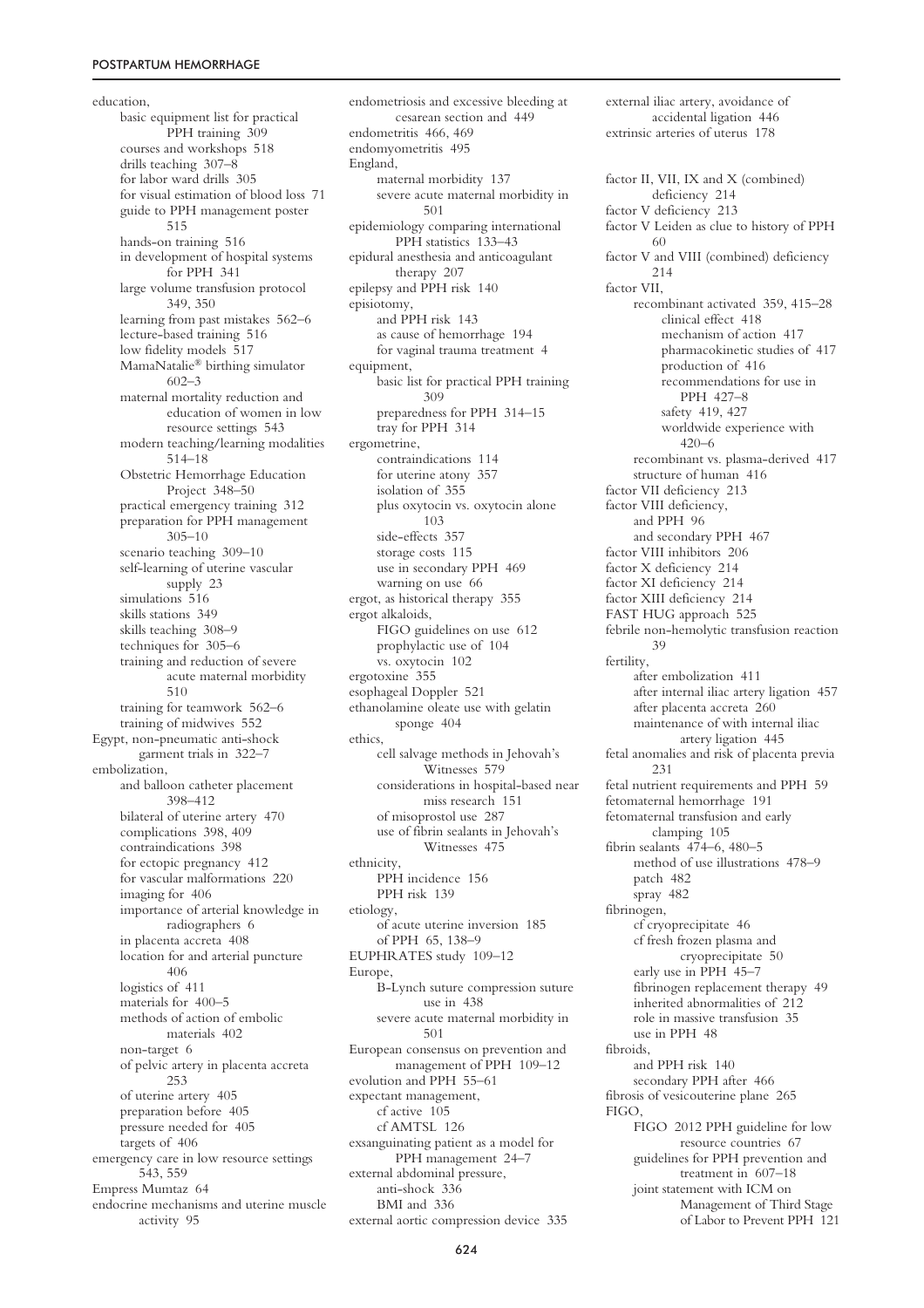modern teaching/learning modalities for PPH management 514 recommendations 118 for non-pneumatic anti-shock garment 318 Finland, severe acute maternal morbidity in 506 unplanned home deliveries in 572 FloSeal 480–5 Foley catheter 379 fondaparinux use during pregnancy 207 forceps delivery and PPH 6 France, accurate PPH rate determination 153 maternal mortality 136 severe acute maternal morbidity in 501 use of anti-shock garments in 320 fresh frozen plasma 32 fundus, fetal delivery through 11 postpartum pathology of 493–4 G-suit 319 gelatin sponge 400, 470 gelatin–thrombin matrix 480, 482, 483 gemeprost 358 Glanzmann's thrombasthenia 208, 415 Glasgow Coma Scale 523 glues, effect on vascular system 403 fibrin sealants 474–6, 480–5 method of use illustrations for fibrin sealants 478–9 topical hemostatic agents 480–5 gravimetric method of blood loss measurement 84 guide to PPH management poster 515 guidelines, current guidance for clinicians on ALTSL 124 FIGO 2012 PPH guideline for low resource countries 67 for PPH prevention and treatment in 607–18 for uterine-specific balloons 392 Guinea, severe acute maternal morbidity in 501 Haultian technique for acute uterine inversion 187 Hayman uterine compression suture 438, 453 health care infrastructure in India 542–4 heart valve prostheses 207 HELLP syndrome 40, 82 cell salvage methods in 579 severe acute maternal morbidity in 504 with pre-eclampsia 203

hematocrit, changes in and PPH classification 129 PPH definition from 155 hematoma, estimation of size by imaging 406 management of 196–8 paravaginal 193 postpartum 194

rectus sheath 14 retroperitoneal 14 secondary PPH after 466 vaginal, topical hemostatic agents for 485 hemodynamics, changes in uterine blood flow 89–93 changes in uterus during pregnancy 177–83 during pregnancy 180–3 of pneumatic anti-shock garment use 334 prepregnancy 177–81 hemoglobin, determination of changes in 84 restoration of levels 78 hemolytic disease of the newborn 31 hemolytic uremic syndrome 203 hemophilia 211–12 in secondary PPH 471 recombinant activated factor VII for 415 secondary PPH and 467 hemorrhagic shock, cardiovascular physiology of 332 choice of volume expansion fluid for 77 decreased recovery times with non-pneumatic anti-shock garment 323 early recognition of 24 identification of 550 in acute uterine inversion 185 in placental abruption 230 internal iliac artery ligation for 444 stages of 74 hemostasis, after placenta accreta surgery 269 congenital disorders of 208–10 disorders of 199–215 mechanism of by factor VII 417–18 use in Jehovah's Witnesses 590 hemostatic dressings 25 hemostatic resuscitation 25 heparin use during pregnancy 206 heparin-induced thrombocytopenia 202 hepatitis C and litigation 530 history, maternal mortality 545 of anti-shock garments 331 of PPH 545 previous cesarean and PPH risk 141 previous PPH and PPH risk 141, 156 therapies used for PPH 355 HIV, cell salvage methods contraindicated by 578 HIV-associated thrombocytopenia 202 litigation 529 home deliveries 571–4 home-based life-saving skills, FIGO guidelines on use 612 hospitals, hospital-based near miss research 150 impact of new systems on outcome 344 intensive care management of PPH 520–5

obstetric hemorrhage equipment tray in 314 out-of-hospital deliveries 571–4 preparation of, labor ward drills 305–10 preparation protocols for management of PPH 343 proposed management scheme within 343 systems for care of women with PPH 341–7 Huntington technique for acute uterine inversion 187 hydrostatic condom catheter 379 hydrostatic intrauterine balloon tamponade, FIGO guidelines on 615 hyperkalemia 27 hypertension 82 malignant 533 *see also* pre-eclampsia hypocalcemia 27, 40 hypofibrinogenemia 35, 212, 213 hypogastric artery, *see* internal iliac artery hypokalemia 27, 40 hypotension and leukocyte depletion filters 581 hypothermia 40 as part of 'lethal triad' 24 hypovolemia-related complications 409 hypovolemic shock 73 as a cause of consumptive coagulopathy 205 cardiovascular physiology of 332 choice of volume expansion fluid for 77 decreased recovery times with non-pneumatic anti-shock garment 323 early recognition of 24 identification of 550 in acute uterine inversion 185 in placental abruption 230 internal iliac artery ligation for 444 stages of 74 hysterectomy 453 adherent placenta and 11 after uterine rupture 189 as treatment for S1 and S2 bleeding 7 avoidance of by having obstetric hemorrhage equipment tray 315 cf balloon tamponade 383 comparisons 509 consent for in management of placenta accreta 253 for supralevator hematoma 197 impact of new hospital systems on incidence 345 incidence of emergency 458 pathology of uterine specimens from 489–97 peripartum 462–4 impact of new hospital systems on incidence 346 indications for 462 severe acute maternal morbidity after 507 surgical principles of 463–4 use in Japan 171 hysterotomy for compression suture after vaginal delivery 436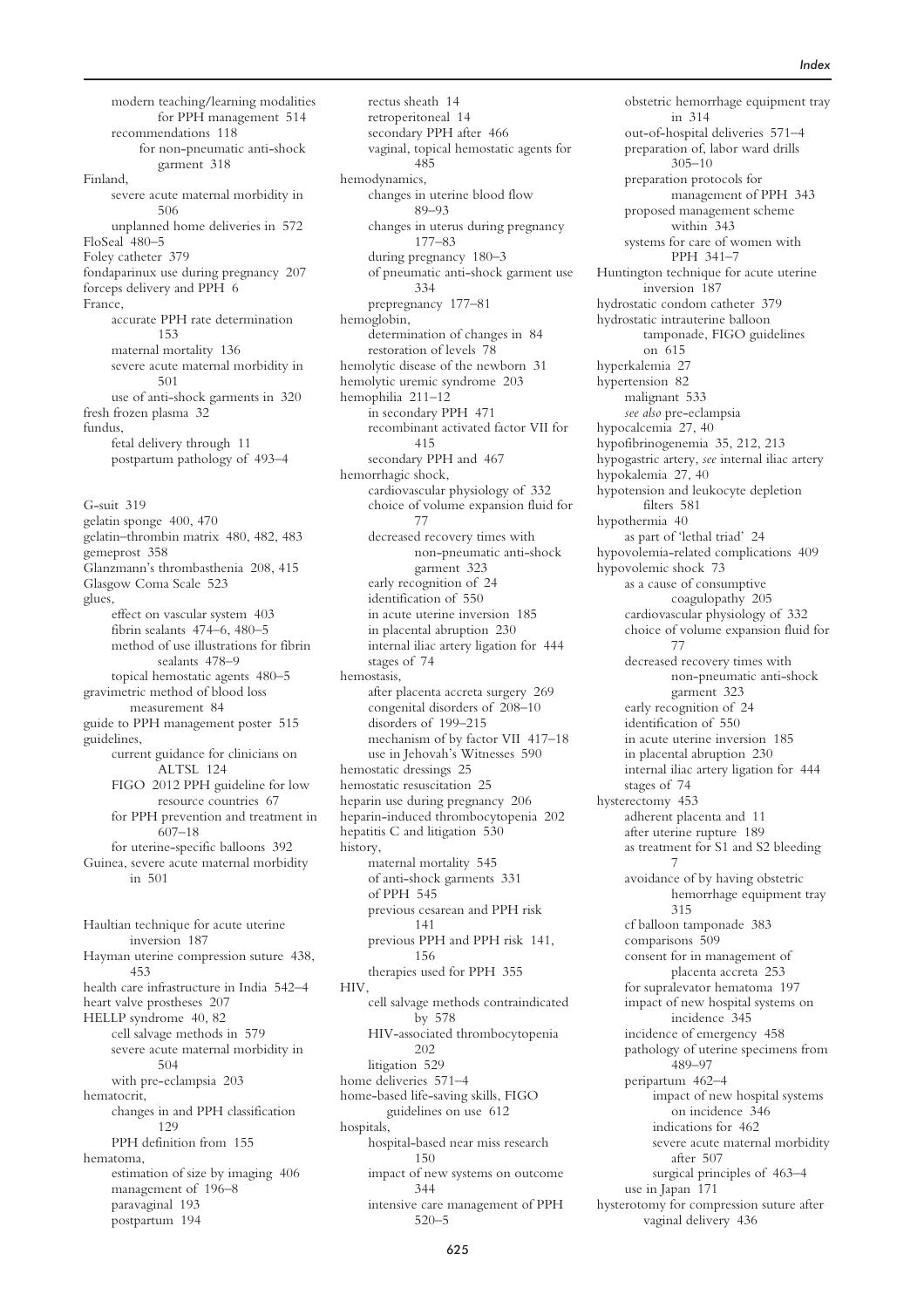idiopathic thrombocytopenic purpura 200 Illinois model of training 348–50 incidental thrombocytopenia 200 India, abdominal pregnancy hemorrhage experience 583–6 health care infrastructure 542–4 MamaNatalie® newborn simulator trials 603 management of PPH in 539 surgical management of placenta accreta in 454 Indonesia, severe acute maternal morbidity in 501 induction of labor, by misoprostol 285 PPH incidence 156 PPH risk 141 infection, after embolization 410 after placenta accreta 260 peripartum hysterectomy and sepsis 463 septic transfusion reaction 37 infralevator hematoma 196 inherited abnormalities of fibrinogen 212–15 inotropes 522 instrumental delivery, failed 9 genital tract trauma and maternal mortality 164 PPH incidence and 156 PPH scenario 5 intensive care management 520–5 airway 520 breathing 520 circulatory 521 discharge and follow-up 525 FAST HUG approach 525 gastrointestinal 524 general management 524 hematological 524 neurological 523 pain relief and sedation 524 renal 523 sepsis 524 internal iliac artery, anastomoses of 442 anatomy of 441 bilateral vs. unilateral ligation 443 ligation of 441–7, 455–7 accidental ligation of common or external iliac artery 446 anatomic considerations 455 complications 456 damage to during hyogastric artery ligation 446 indications for 457 procedures for 455, 456 prophylactic 442 reasons for failure 446 reproductive function after 445, 457 surgeon position for 446 therapeutic 443 ureteric damage during 446 International Classification of Diseases, PPH coding 155 International Classification of Diseases, changes in coding 157

International Collaborative Group 154 International Confederation of Midwives  $(ICM)$ . joint statement with FIGO on Management of Third Stage of Labor to Prevent PPH 121 modern teaching/learning modalities for PPH management 514 recommendations 118 for non-pneumatic anti-shock garment 318 intimate partner abuse and abdominal trauma 189–91 intra-abdominal pressure and non-pneumatic anti-shock garment use 338 intraluminal pressure, pressure readings 369–75 corresponding blood pressures 373 of different balloons 370 relationship with systolic blood pressure 374 intraoperative aortic compression 10 intraoperative autologous blood transfusions 577–82 intraoperative cell salvage 592 use in Jehovah's Witnesses 590 intrapartum PPH prevention 550 intraperitoneal hemorrhage 164 intraplacental lacunae 241 intrauterine fetal death, misoprostol use after 286 intrinsic arteries of uterus 179 invasive pattern of human placentation 56 inverted uterus, hydrostatic repositioning 16 manual repositioning 15 Ireland, severe acute maternal morbidity in 507 iron overload 27 ischemia, postembolic 410 ischemic necrosis of distal organs, in placental abruption 230 isoimmunization in placental abruption 230 isthmial tourniquet 451 Italy, experience with internal uterine tamponade 381–5

Japan, declining maternal mortality rate in 169–74 Jehovah's Witnesses, anemia management in 591 antenatal management 589 blood transfusions and 587–92 cell salvage methods in 579 intraoperative cell salvage for 950 management in labor 589 management of hemorrhage in 590 use of cryoprecipitate in 33 use of fibrin sealants in 475 view of medicine and blood 587

## kanga,

blood loss assessment from 353, 557 in Tanzania 83 kapulana, blood loss assessment from 354 labor duration and PPH risk 141 labor induction, after fetal death 278 and PPH risk 141 by misoprostol 278, 285 labor ward drills 305–10 assessment of visual blood loss estimation 71 lacunae, placental 248 large volume transfusion protocol 349, 350 Latin America, severe acute maternal morbidity in 501 learning processes 305 leiomyomata, postpartum pathology of 495 uterine atony risk and 356 'lethal triad' 24 leukocyte depletion filters 580 levator ani muscle, sutured injury of 14 ligation, accidental 446 of internal iliac artery 441–7, 455–7 of uterine artery 452 ligature placement for stepwise devascularization 439 litigation 527–35 abandonment 535 dangerous sidewalk 527 delay in transfusion 530 disappearing baby 534 early discharge 531 first maternal death litigation 527 health insurance 528 hepatitis C 530 HIV 529 iatrogenic obstetric injury 528 inadequate staffing 532 infections after transfusion 529 insufficient experience 532 malignant hypertension 533 no autopsy 532 no expert medical report 533 no operation note 533 obstetrician on vacation 531 PPH in an aircraft 534 PPH in dog 535 PPH into pleural cavity 534 road traffic accident 528 Sheehan syndrome 533 suing wrong doctor 532 telephone problem 528 transfusion of wrong blood 528 unlawful practice of medicine 527 unlicensed practice of obstetrics 531 Logothetopoulos pack 458 low resource settings, adequacy of delivery setting 540 benefit of non-pneumatic anti-shock garment in 320 community-based continuum of care 555–60 emergency care in 559 FIGO guidelines for PPH prevention and treatment in 607–18 health care infrastructure in 542 management of PPH in 539–44 measurement of blood loss using BRASSS-V drape in 85 medical management of PPH 540 misoprostol use in 285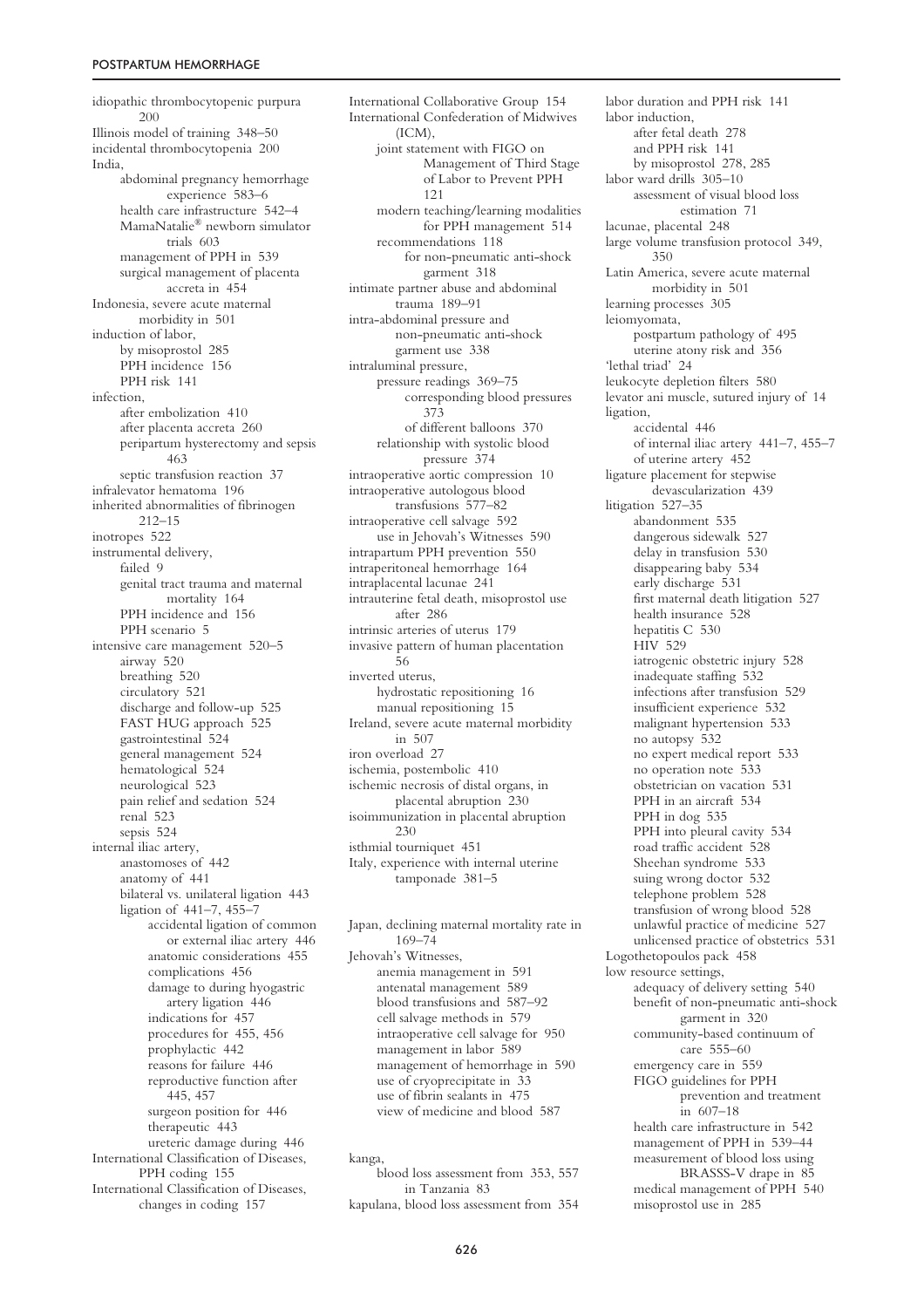severe acute maternal morbidity in 501 surgical management of PPH 541 use of pelvic pressure pack during transport to tertiary care 460 lower genital tract bleeding 193–8 lower uterine segment, postpartum pathology of 491–3 lower uterine vascular supply, anatomy of 19–23 dissections showing 22 macrosomia 58, 140 magnetic resonance imaging (MRI), before embolization to identify placental abnormalities 406 for placenta accreta 250 guidelines for placental 17 imaging for placental invasion 267 Malawi, MamaNatalie® newborn simulator trials in 603 Mali, AMTSL in 123 malignant hypertension, litigation 533 MamaNatalie® birthing simulator 602–3 massive transfusion, battlefield evidence 34–5, 46 complications 27 in PPH 34–37 in trauma 35 protocols 26, 36 transfusions after 27 maternal circulation to placenta 180 maternal morbidity, after peripartum hysterectomy 462 after placenta accreta management 243, 244 communication and 308, 309 denominators used in calculation of 135 determination of near misses 147 determining incidence 147–51 hospital-based near miss research 150 in Africa 137 in Australia 137 in Canada 137 in England 137 in Scotland 136 in USA 137 morbidity–mortality continuum 500 near miss data collection in Canada 148 non-pneumatic anti-shock garment use 325 organ-dysfunction approach to maternal near miss 148 out-of-hospital deliveries and 573 risk in Jehovah's Witnesses 588 severe acute 499–511 maternal mortality, after peripartum hysterectomy 462 after uterine rupture 188 age and 170 antenatal care and 165 case reports from history 546–8 coagulopathy 164 communication and 308, 309 improvements and 166 deaths averted by misoprostol use 286 declining rate in Japan 169–74

denominators used in calculation of 135 elimination in UK 165 from emergency hysterectomy 458 from PPH in developed countries 153 from PPH in UK 162–7 geographical variations in 170 globally 135 historical perspective 545 historical rates 55 impact of new hospital systems on 345 in 19th century England 355 in Africa 136 in France 136 in placenta accreta 247 in UK 135 in USA 136 inaccurate blood loss estimation 164 increase in Illinois 348 instrumental delivery 164 leading cause 55 morbidity–mortality continuum 500 non-pneumatic anti-shock garment use 325 placenta previa 163 placental abruption 162 prevention strategies in low resource settings 542–4 refusal of care and 165 release for hospital form for women refusing transfusion 600 risk in Jehovah's Witnesses 588 uterine rupture 164 Matthew Duncan separation method 95 May–Hegglin anomaly 208 mechanical heart valve prostheses 207 medical anti-shock trousers 318 medical termination of pregnancy using misoprostol 276, 277, 285, 286 medical therapy 355–9 menstruation after embolization 411 methotrexate, cf mifepristone/misoprostol in placenta accreta 260 for abdominal pregnancy 586 for conservative management of placenta accreta 454 for placenta accreta 244, 253 with misoprostol for medical termination of pregnancy 276 methylergometrine, warning on use 66 Mexico, cost-effectiveness of carbetocin study in 366 non-pneumatic anti-shock garment studies in 332 microangiopathy in thrombocytopenia  $202 - 4$ microchimerism 27 midwife, care after PPH by 551 debriefing 552 documentation 551 management of PPH by 551 role in PPH prevention 549–51 training of 552 mifepristone, description 259 use in first trimester 286 use in placenta accreta 259–61

with misoprostol for medical termination of pregnancy 276 Millennium Development Goal 5 120, 284 misoprostol 4, 114, 275–80 administration route and side-effects 299 cf conventional oxytocics 279 cf oxytocin 104, 284, 296 efficacy 297 cf placebo/no uterotonic 104 chemical structure 275 community-based continuum of care use 556 cost effectiveness of 541 costs of 358 countries in which it is approved for use 70 deaths averted by 286 description 259, 275 efficacy at community level 353 existing evidence for use of 66 FIGO guidelines on 609, 612 for cervical priming 279 for uterine atony 357 labor induction 285 off-label use 284 overview of studies of its use in PPH 289–95 pharmacokinetics 275 plus oxytocin 300 recommendations for use in PPH 295 safe dose by gestation 278 safety 278 side-effects 276 sublingual for PPH 296–301 use after intrauterine fetal death 286 use by trained birth attendants 284 use for medical termination of pregnancy 276 use in first trimester 276, 285 use in low resource settings 285, 540 use in out-of-hospital deliveries 573 use in placenta accreta 259–61 use in practice 284–7 use in second trimester 277, 286 use in third stage of labor 279 use in third trimester 278, 286 mobile phone use to distribute reproductive health information 287 moda, blood loss assessment from 354 Modified Early Obstetric Warning Scores 74, 75, 359 morbidity–mortality continuum 500 morbidly adherent placenta, *see* placenta accreta, placenta increta, placenta percreta motor vehicle accidents and abdominal trauma 189–91 multidisciplinary teams, and reduction of severe acute maternal morbidity 510 for placenta accreta management 251 multigate spectral Doppler analysis 89, 90 multiple gestation, placenta previa risk 231 PPH incidence 152, 156 PPH risk 140 Muskoka initiative 68 myonecrosis 492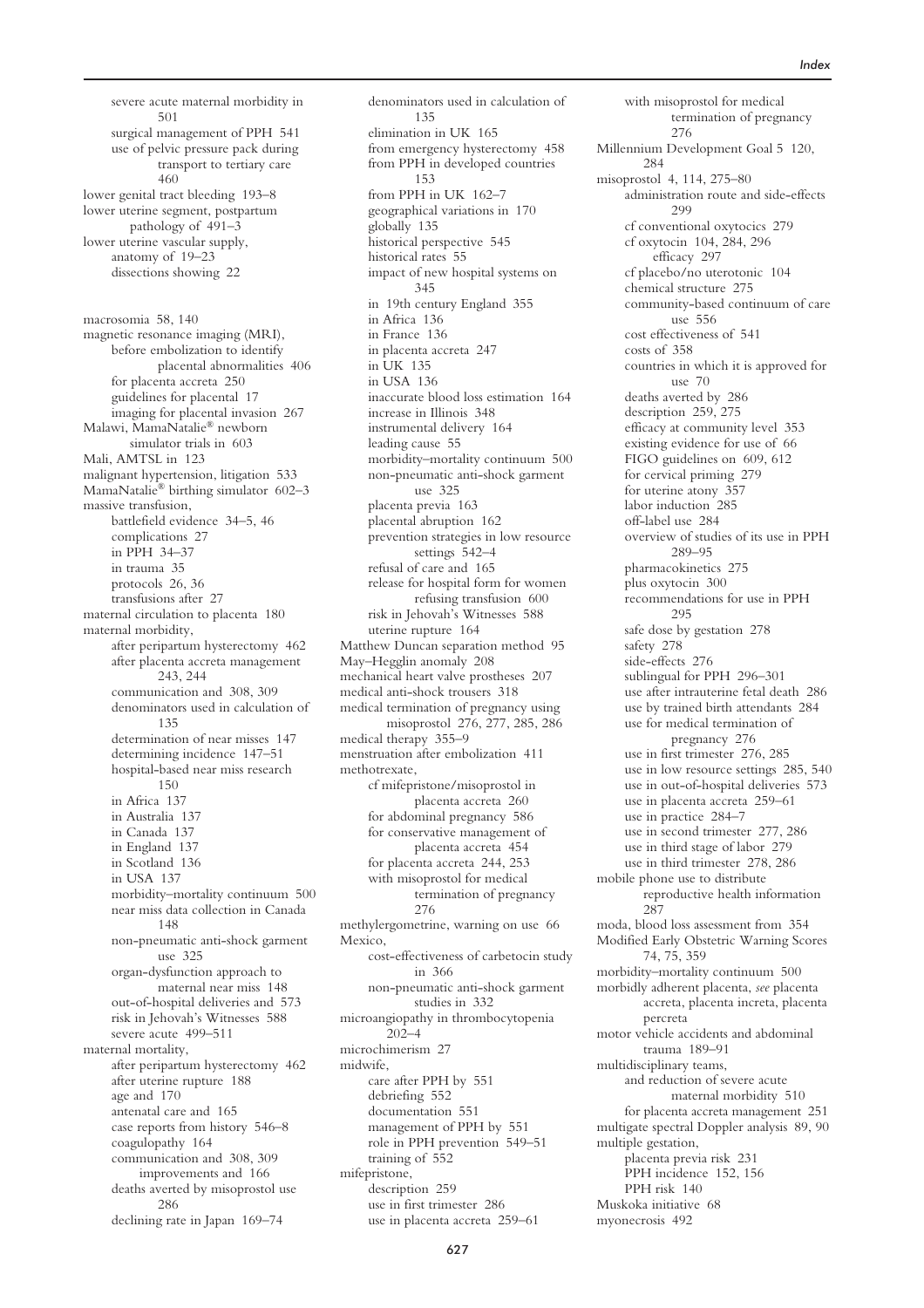National Patient Safety Agency recommendations 166 near misses, cf severe acute maternal morbidity 499 determining incidence 147–51 necrosis at cesarean section scar site 492 NeoNatalie® newborn simulator 603 neovascularization, anastomotic levels of 266 in placental invasion 265 Nepal, misoprostol use in 557 Nigeria, blood loss assessment by moda 354 misoprostol use in 286, 287 non-pneumatic anti-shock garment trials in 322–7 use in 559 Nitabuch's layer 264 non-governmental organizations 543 non-pneumatic anti-shock garment 558 application 321 description of 318 FIGO guidelines on 616 for non-atonic PPH 326 intra-abdominal pressure and 338 manufacture 328 mechanisms of action 331–9 patient management in 322 pelvic blood flow and 337 physiologic studies of 335 removal 322 suggested protocol for use 320 trials 318–28 for use during transport 327 in Mexico 332 in Zambia 327, 332 in Zimbabwe 327, 332 use during transportation 315, 318, 454 use in developed countries 328 use in Egypt 322–7 use in low-resource settings 320 use in Nigeria 322–7 use in Pakistan 322 use with other therapies 327 variation in strength of appliers and efficacy 338–9 noradrenergic receptors 522 Obstetric Hemorrhage Education Project 348–50 obstetric hemorrhage equipment tray 314 obstetric rapid response team 342

obstructed labor and uterine rupture 188 one-step conservative surgery for placenta accreta 267–70 organ-dysfunction approach to maternal near miss 148 out-of-hospital deliveries 571–4 global rates 572 planned vs. unplanned 572 PPH and 573 PPH risk 574 ovarian arteries, prepregnancy hemodynamics 178 ovarian vein, diameter decrease after pregnancy 182 diameter increase during pregnancy 182

oxytocin 101–4 after successful tamponade 380 cf carbetocin 362, 363 cf misoprostol 104, 279, 284, 296 efficacy 297 chemical structure 362 FIGO guidelines on use 612 for uterine atony 356–7 limitations of use 361 plus misoprostol 300 prophylactic use plus misoprostol 301 role in third stage of labor 95 side-effects 356 synthesis 355 use in first stage management and PPH 157 use in secondary PPH 469 use in third stage of labor 102, 103, 104 vs. ergometrine plus oxytocin 103 vs. ergot alkaloids 102 vs. no uterotonics 102 oxytocin agonists 102

packed red blood cells 30 packing 9 for vaginal tears 195 in hemostatic resuscitation 25 pelvic pressure pack 458–60 success of 459 uterine 379 Pakistan, misoprostol use in 557 non-pneumatic anti-shock garment trials in 322 parallel blood flow circuits in uterus 181 parity, placenta previa risk 231 PPH risk 139 pathology of postpartum uterus 489–97 pathophysiology, of uterine atony 97 of uterine muscle 94 patient safety teams 342 patient transfer 5 barriers to 559 in low resource settings 543 non-pneumatic anti-shock garment and 315, 318, 325, 327 problems and maternal morbidity and mortality 308 reduction of severe acute maternal morbidity and 510 pelvic anastomoses 442 pelvic pressure pack 458–60 for obstetric hemorrhage equipment tray 315 pelvic vascular supply 439 anatomy on imaging 399–400 pelvic vessels, abnormal vasculature and secondary PPH 467 pelvic artery embolization in placenta accreta 253 vascular branching patterns in 399 perineal tear repair 195 peripartum hysterectomy 462–64 impact of new hospital systems on incidence 346 severe acute maternal morbidity after 507

permanent embolic materials 400 pharmacokinetics of misoprostol 275 physiology, adaptations during pregnancy 82 of hypovolemic shock 332 of internal iliac artery ligation 442 placenta, abnormal in S1 and S2 segments 22 adherent 10 guidelines for MRI in 17 bipartite 236 classical methods of delivery 95 examination of 4, 119 FIGO guidelines on facilitation of delivery 611 growth and maturation of 180 guidelines for placental MRI 17 invasive pattern of human placentation 56 lacunae in and diagnosis of placenta accreta 241 lower segment implantation and PPH 97 management for abdominal pregnancy 585 management of morbidly adherent 163 manual removal, EUPHRATES consensus on 111 maternal circulation to 180 mature 180 pathology 496 and final blood loss volume 373 rare abnormal shapes 236 removal in acute uterine inversion 186 retained 494 retained tissue or membranes 453 retention prevalence 138 separation and uterine activity 94 succenturiate lobe of 236 placenta accreta 57, 235–6 as a cause of consumptive coagulopathy 205 balloon catheter placement and embolization in 408 compression suture for 436 diagnosis 247 effect of screening on management in a UK hospital 247–56 elective cesarean for 10 emergency cesarean for 11 fertility after 260 imaging of 248–50 guidelines for MRI in 17 in UK 163 incidence 240 increasing 247, 263 management, algorithm for 243 conservative 252 conservative leaving placenta in uterus 242 conservative with adjuvant therapy 244 conservative with resection of placental bed 244 emergency 244–5 in UK 247–56 intraoperative 254 multidisciplinary team planning for 251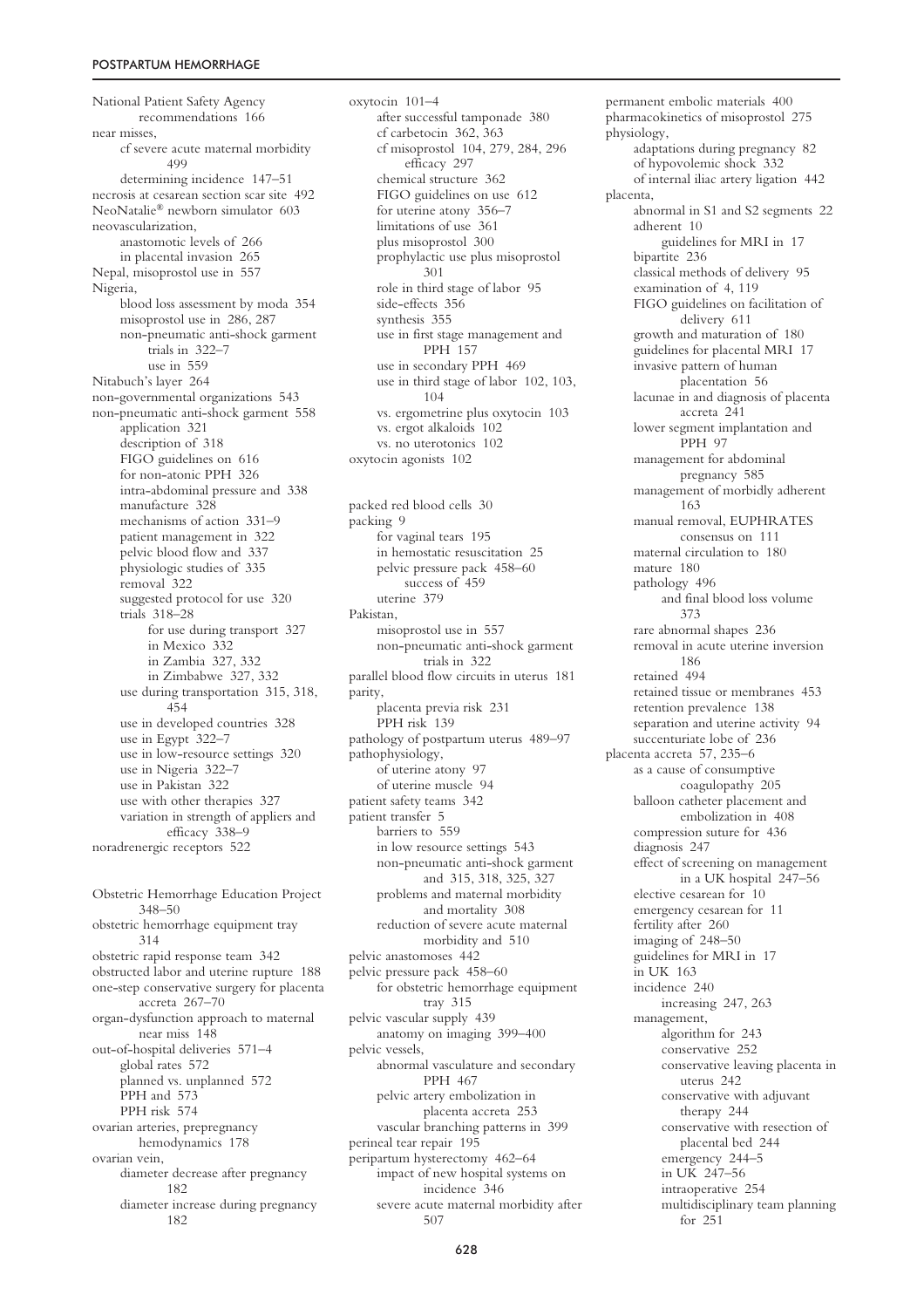of acutely presenting cases 253 one-step conservative surgery 263–71 outpatient 251 postpartum 256 timing of surgery 267 using mifepristone/ misoprostol 259–61 when diagnosed after delivery 244–5 when diagnosed antenatally 250 with hysterectomy 242 without hysterectomy 242–4 management of 240–5 maternal mortality 247 morphological classification 264 multidisciplinary team management checklist 254 operative delivery of infant 255 pathophysiology of 98 peripartum hysterectomy and 463 postoperative thromboprophylaxis 256 postpartum pathology of 493 PPH incidence and 156 pregnancy after 263 prenatal screening for 240–1 preoperative checklist 254 preparation protocols for management 343 prevalence 138 recommended protocol for 410 risk factors 240, 248 secondary PPH after 466 surgical management 453 systems of neovascularization in 266 topical hemostatic agents for 485 unexpected diagnosis 11 placenta increta 235–6 balloon catheter placement in 409 compression suture for 436 prevalence 138 recommended protocol for 410 secondary PPH after 466 placenta membranacea 236 placenta percreta 57, 235–6 compression suture for 436 one-step conservative surgery 255 postpartum pathology of 493 prevalence 138 recommended protocol for 410 secondary PPH after 466 placenta previa 231–5 after cesarean section care bundle 166 as risk factor for placenta accreta 240 clinical presentation 231 compression suture for 434 diagnosis 231 imaging for 232 excessive bleeding at cesarean section and 449 grading 231 incidence 231 management, cesarean section for 234–5 expectant 233 procedure used 234 pathophysiology of 98 peripartum hysterectomy and 463 placenta accreta risk and 248

preparation protocols for management 343 risk factors for 231 substandard management 163 surgical management 453 topical hemostatic agents 480 use of fibrin sealants in 476 placental abnormalities 227–36 placental abruption 57, 227–30 after blunt abdominal trauma 190 as a cause of consumptive coagulopathy 205 concealed cf revealed 228 diagnosis 227 grading 228 incidence 227 management, by immediate delivery 229 expectant 230 of complications 230 peripartum hysterectomy and 463 risk factors 227, 228 substandard management 162 tocolytic masking of 191 triple tourniquet for 451 placental invasion description 263–4 placental lacunae 248 placental separation mechanics 182 placental–vesical system (neovascularization) 266 placentation, impaired 57 invasive pattern in humans cf other primates 56 plasma, cf cryoprecipitate and fibrinogen 50 dose 33 for transfusion 32–3 volume changes 84 platelets, congenital platelet disorders 208 dose 34 for transfusion 33–4 pneumatic anti-shock garment 318, 319 animal studies 333 current status of 320 human studies 334 physiologic studies of 333 theoretical model of function 333 POPPHI 121–3 postpartum hemorrhage (PPH), accurate rate determination 152–8 after elective cesarean section 7 after forceps delivery 6 algorithm for management of 196 autopsy after 496 case reports 546–8 causes 130–1, 433 classification 82, 129–32 common scenarios 3–18 concealed 13 declining mortality in Japan 169–74 definition 64, 81, 133 early fibrinogen use 45–7 etiology 65 EUPHRATES definition 109 European consensus on prevention and management of 109–12 evolution and 55–61 history of 545 hospital systems for care of 341–7 in elective cesarean for adherent placenta 10

in failed sequential instrumental delivery/emergency cesarean 9 in other animals 58 in uterine inversion 15 instrumental delivery and 5 intensive care management 520–5 link with invasive placentation 57 litigation after 527–35 longstanding history of 60 management in low resource settings 539–44 management model 24–7 management under different scenarios 3–18 massive transfusion in 34–7 measurement methodologies 65 misoprostol therapy 279, 289–95, 296–301 modern teaching/learning modalities for PPH management 514–18 new approaches to transfusion in 48–51 obstetric hemorrhage equipment tray contents 314 pathophysiology of 97 prevention of 66 EUPHRATES consensus on 109–11 in UK 166 initiatives 67 projects in Japan 172 progressive intermittent 12 secondary 466–71 severe acute maternal morbidity 499–511 statistics 64 transfusion management of 30–41 vaginal delivery and 4 variations in definition 155 vascular malformations and 218–24 WHO guidance on prevention 121 postsurgical packing 458 post-transfusion purpura 27 PRactical Obstetric MultiProfessional Training (PROMPT) 565 pre-eclampsia 57, 82 and HELLP syndrome 203 and PPH risk 140 as a cause of consumptive coagulopathy 205 pregnancy, after placenta accreta 263 changes in coagulation system during 199 uterine arteries during 182 preterm labor after blunt abdominal trauma 190 prevention initiatives 67 Prevention of PPH Initiative 121–3 previous PPH and PPH incidence 156 professional organizations, role in PPH prevention 67 progressive intermittent PPH 12 prolonged pregnancy and PPH risk 140 prophylaxis, antibiotic use and pelvic packing 460 antibiotic use in placenta accreta 252 for deep vein thrombosis after placenta accreta surgery 270 internal iliac artery ligation for 442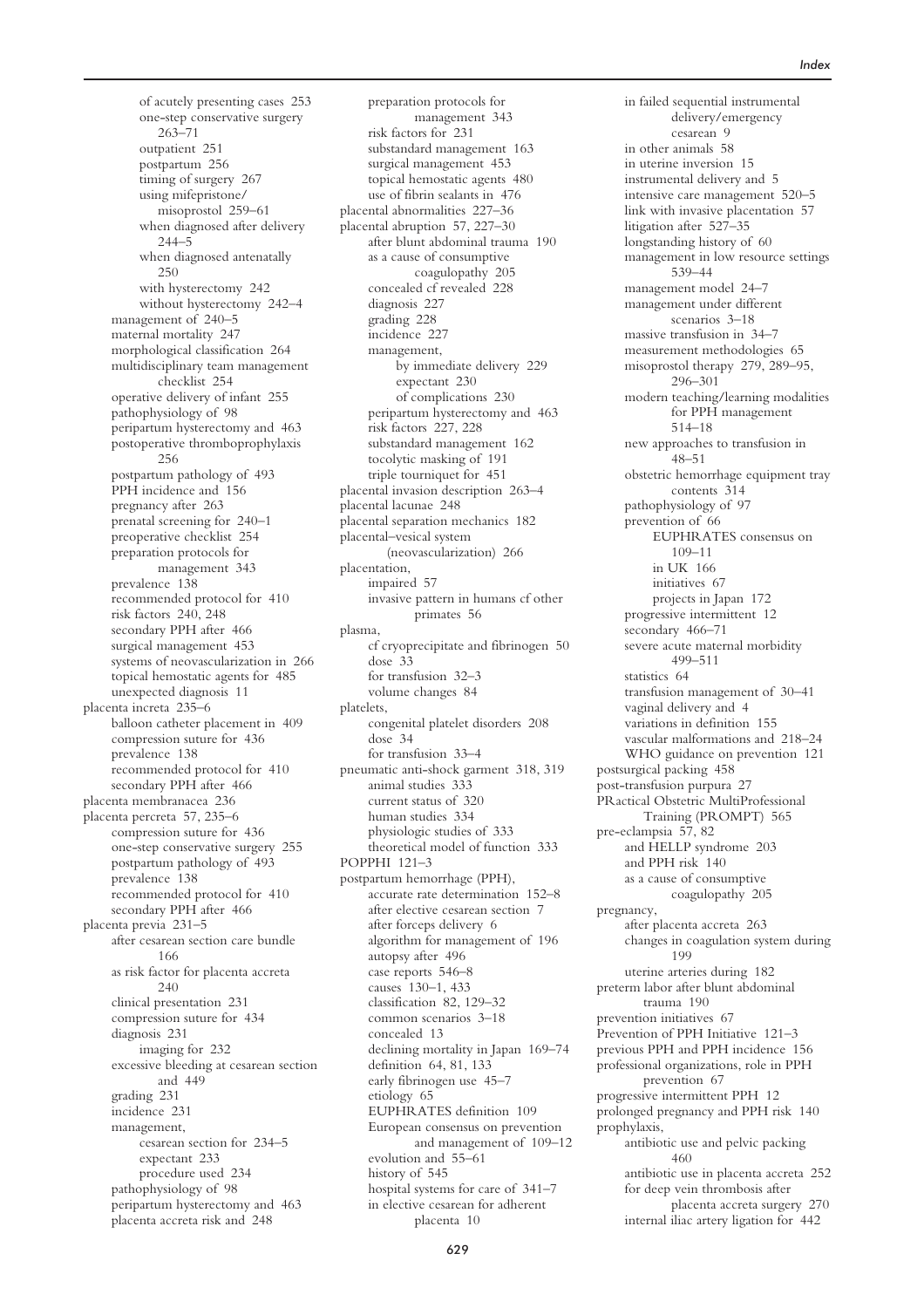misoprostol use after prophylactic oxytocin 301 non-pneumatic anti-shock garment use in 559 thromboprophylaxis in placenta accreta 256 use of ergot alkaloids in third stage of labor 104 prostaglandin, excessive bleeding at cesarean section and 449 for uterine atony 358 injectable 104 isolation of 355 *see also* misoprostol use in third stage of labor 96, 104 pseudoaneurysm 218 angiographic proof 222, 223, 471 causes 222 of uterine artery 13 pulmonary edema 409 pulmonary embolism 356 pyrexia, misoprostol administration route and 299 misoprostol and 289 PPH incidence and 156

quality Doppler profile 91, 92

re-laparotomy 15 recombinant activated factor VII 359, 415–28 recommendations, for non-pneumatic anti-shock garment 318 for use of recombinant activated factor VII 427–8 global for active management of third stage of labor 120–4 of Confidential Enquiry into Maternal and Child Health 166 recovery area, PPH in 7 rectum, injuries and ventouse delivery 5 red blood cells, dose 32 for transfusion 30–2 refusal of care 165 replenishing lost volume 77 respiratory distress syndrome and early cord clamping 105 resuscitation, after secondary PPH 468 hemostatic 25 non-pneumatic anti-shock garment and 321 retained placenta 494 PPH incidence and 156 prevalence 138 retained products of conception 494 retractors, for obstetric hemorrhage equipment tray 314–5 retroperitoneal hematoma 14 risk factors, for bleeding from lower genital tract 194 for placenta accreta 240, 248, 263 for placenta previa 231 for placental abruption 227, 228 for PPH 139–43, 539

changes in 157 classic factors cf recent findings 157 for secondary PPH 467 for severe acute maternal morbidity 505 for tamponade test 392 for uterine atony 356 identification of by midwife 549 importance in out-of-hospital deliveries 571 increased PPH incidence and 152 primary prevention and severe acute maternal morbidity 508 Royal College of Obstetricians and Gynaecologists (RCOG), guidelines for use of intrauterine balloon 385 management recommendations 551 standards for prevention and treatment of PPH 166 rupture, see uterine rupture rural deliveries, blood loss assessment in 86 Rüsch hydrostatic urological balloon 378 experience in Italy 382

S1 segment 6 abnormal placentation in 22 placental invasion 267 uterovaginal blood supply 19–23 S2 segment 6 abnormal placentation in 22 placental invasion 267 segment of uterovaginal blood supply 19–23 safety, of cell salvage methods in obstetrics 578 of fibrin sealants 475 of recombinant activated factor VII 419, 427 scenario teaching 309–10 Schultze method 95 sciatica 410 Scotland, maternal morbidity 136 severe acute maternal morbidity in 501, 507 screening, effect on placenta accreta management in a UK hospital 247–56 for morbidly adherent placentas 250 for placenta accreta 250 prenatal screening for placenta accreta 240–1 sealants 474–6 secondary autoimmune thrombocytopenia 201 secondary PPH  $466-71$ causes 467 management 468 resuscitation 468 risk factors for 467 Sengstaken–Blakemore tube 378, 381 sepsis, after tamponade 383 as a cause of consumptive coagulopathy 205 peripartum hysterectomy and 463

severe acute maternal morbidity in 504 septic transfusion reaction 37 severe acute maternal morbidity 147–51, 499–511 attributed to hemorrhage 505 cf near miss 499 definition 499 identification of 501 incidence 501 increasing incidence 506 main causes 504 measures to reduce 508–11 mortality and 501 outcomes after 508 risk factors for 505 sexual intercourse avoidance in placenta accreta 251 Sheehan syndrome 533 shivering and misoprostol 289 shock, cardiovascular physiology of 332 decreased recovery times with non-pneumatic anti-shock garment 323 identification of 550 in acute uterine inversion 185 in placental abruption 230 internal iliac artery ligation for 444 stages of 74 shock index 335 side-effects, of blood transfusions 587 of carbetocin 364, 366 of carboprost 357 of ergometrine 115, 357 of misoprostol 115, 276, 278, 289, 299, 358 of oxytocin 299, 356 oxytocin lack of 115 safety of fibrin sealants 475 skills teaching 308–9 sample scenario for PPH due to uterine atony 312 sample scenario for PPH not due to uterine atony 313 stations in training 349 training and reduction of severe acute maternal morbidity 510 smoking and risk of placenta previa 231 South Africa, severe acute maternal morbidity in 501, 501 South America, B-Lynch suture compression suture use in 438 statistics, first national register of 64 for PPH incidence and risk factors 133–43 how to measure PPH 65 stepwise devascularization 439–40, 452 in major PPH 20 subinvolution 494 secondary PPH after 466 substandard care 3 substandard management, of placenta previa 163 of placental abruption 162 of PPH 163 sulprostone use in placenta accreta management 244 supralevator hematoma 197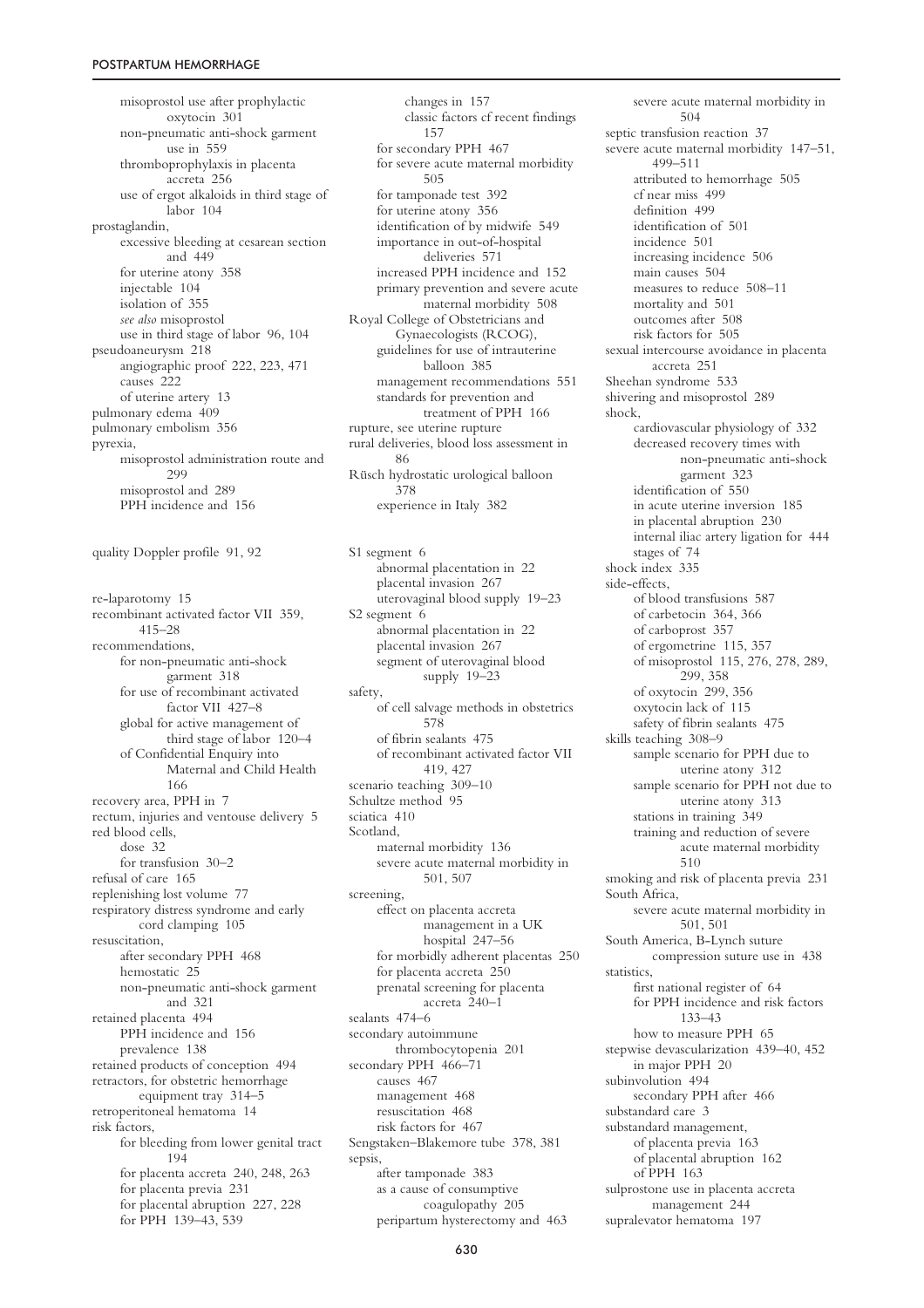surgery, as a risk factor for placenta previa and accreta 98 conservative management 433–40 costs of 541 for abdominal pregnancy 585 for internal iliac artery ligation 443–4 intraoperative autologous blood transfusions 577–82 position of surgeon for internal iliac artery ligation 446 postsurgical packing 458 use in Jehovah's Witnesses 590 use in low resource settings 541 suture diagrams 315, 316 Sweden, development of national registry of vital statistics 64 swiss-cheese placenta 241 Syntocinon, *see* oxytocin Syntometrine 103, 114 cf carbetocin 363 use in secondary PPH 469 warning on use 66 systemic lupus erythematosus 201 systolic blood pressure, relationship with intraluminal pressure 374

tamponade, algorithm for use of internal uterine balloon 385 Belfort–Dildy Obstetrical Tamponade System 460 care after successful 379 cf hysterectomy 383 experience in Italy 381–5 FIGO guidelines on 615 general principles 377 internal uterine 377–80 materials for obstetric hemorrhage equipment tray 315 pelvic pressure pack 458–60 principle of action 381 test volume 372 using Rüsch hydrostatic urological balloon in Italy 382–5 uterine-specific cf non-specific balloons 387 tamponade algorithm for 390 tamponade test 369–75, 377, 381, 388 complications 394 patient positioning for 393 postinsertion observation 395 prevention of balloon displacement 394 removal of balloon and follow-up 396 risk factors indication of use and insertion 392 stages of use 392–6 Tanzania, MamaNatalie® newborn simulator trials 602 misoprostol efficacy at community level in 353 severe acute maternal morbidity in 501 use of kanga to measure blood loss 83, 353, 557 teamwork, cost-effectiveness 565 in emergency care 562

lessons from aviation 562 simulations for training of 564 teratogenicity, of misoprostol 276, 284 termination of pregnancy using misoprostol 285 The Netherlands, planned home deliveries in 572 severe acute maternal morbidity in 501 third stage of labor, active management 101–6 definition 113 management options for midwife 550 use of misoprostol in 279 third stage of labor, pathophysiology of PPH and 94–9 role of oxytocin in 95 role of prostaglandins in 96 three-dimensional color power Doppler ultrasound for placenta accreta 249 three-dimensional ultrasound, for placenta accreta 249 thrombin, prevalence of disorders 139 thrombin generation patterns 45 thrombocytopenia 199 drug-induced 202 gestational 200 heparin-induced 202 HIV-associated 202 incidental 200 secondary autoimmune 201 topical hemostatic agents for 485 with microangiopathy 202–4 thromboelastography 49 thromboelastometry 49 thromboembolism after embolization 410 thrombogenic bileaflet valves 207 thromboprophylaxis in placenta accreta 256 thrombotic thrombocytopenic purpura 203 TISSEEL™ 475, 481–5 tocolytics and masked abruption 191 topical hemostatic agents 480–5 bowel obstruction 484 development 480 indications for 480 *see also* fibrin sealants tourniquets, isthmial 451 triple 451 traditional birth attendants, blood loss assessment by 86 interventions used by60 misoprostol efficacy at community level 353 role in community-based continuum of care use 556 use of kangas in Tanzania to measure blood loss 83, 353, 557 use of misoprostol by 284 training, cost-effectiveness 565 courses and workshops 518 drills 564 for teamwork 562–6 hands-on 516 knitted uterus for teaching purposes 517 lecture-based 516

MamaNatalie® birthing simulator 602–3 mandatory state-wide in Illinois 348 methods used 564 modern teaching/learning modalities for PPH management 514–18 of midwives 552 simulations 349, 516, 564 skills stations 349 tranexamic acid 4, 36 use in PPH 358 use in secondary PPH 471 transfusion, ABO compatibility 31 after massive resuscitation 27 autologous 577–82 use in Jehovah's Witnesses 590 blood component administration 38 blood transfusion refusal care pathway 595 care plan for women in labor refusing blood transfusion 597 cell salvage methods 578 checklist for women in labor refusing blood transfusion 599 complications of 37–41 delay and litigation 530 hypotension after cell salvage 581 infection after and litigation 529 intraoperative autologous blood transfusions 577–82 intravenous fluids for volume expansion 78 Jehovah's Witnesses and 587–92 large volume transfusion protocol 349, 350 management of obstetric hemorrhage 30–41 massive transfusion, complications 27 protocols 26 new approaches 48–51 products for 30–4 refusal care pathway 595 refusal of blood products by women 165 use during placenta accreta surgery 268 use in Japan 171 wrong blood and litigation 528 transfusion-related acute lung injury 27, 39, 587 transfusion-related circulatory overload 27, 40 transfusion-related graft-versus-host disease 27 transfusion-related immunomodulation 27, 587 transportation, barriers to 559 delays and non-pneumatic anti-shock garment use 325 in low resource settings 543 non-pneumatic anti-shock garment and 315, 318 problems and maternal morbidity and mortality 308 reduction of severe acute maternal morbidity and 510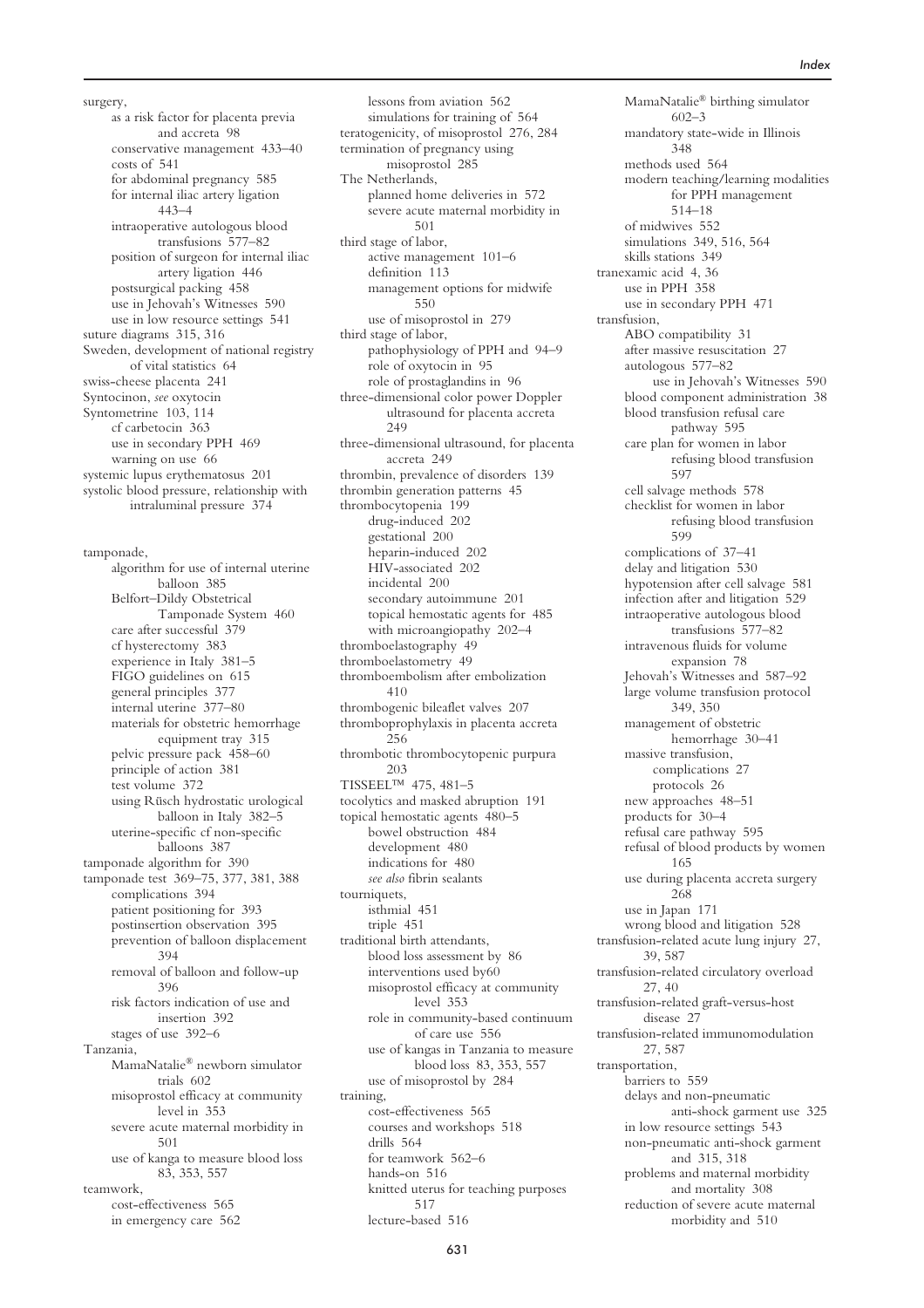trials for non-pneumatic anti-shock garment use during 327 trauma 185–91 anti-shock garments for 318–20 blunt abdominal trauma 189–91 prevalence 138 trial of labor 189 triple tourniquet technique 451 trophoblast invasion, patterns of 56 placenta previa and 98 PPH and 58 pre-eclampsia and 57 trophoblastic disease 495

UK,

accurate PPH rate determination 153 algorithm for PPH management 167 maternal mortality 135 from PPH in 162–7 placenta accreta management in 247–56 severe acute maternal morbidity in England and Scotland 501 unplanned home deliveries in 572 use of cell salvage methods in 579–80 ultrasound, abdominal pregnancy diagnosis 584 Bakri balloon 375 before embolization 406 diagnosis of placenta previa by 232 Doppler imaging, for placenta accreta 248, 249 for vascular malformations 219, 220, 221 placenta accreta diagnosis 247, 248 prenatal screening for 240–1 portable machine 91 three-dimensional, color power Doppler for placenta accreta 249 for placenta accreta 249 vascular supply of pelvis 399–400 umbilical cord, clamping recommendations 115 delayed clamping 118 early clamping of 105 FIGO guidelines on management 611 *see also* controlled cord traction unlawful practice of medicine 527 ureter, damage during internal iliac artery ligation 446 injury to 5 stenting of in placenta accreta 254 US Agency for International Development, POPPHI 121–3 USA, accurate PPH rate determination 154 B-Lynch suture compression suture use in 438 development of hospital systems for PPH in New York 342–7 Illinois model of training 348–50 maternal morbidity 137 maternal mortality 136 planned home deliveries in 572

severe acute maternal morbidity in 501, 507 topical hemostatic agent use in 484 uterine activity and placental separation 94 uterine anastomotic system 267 uterine arteries, anastomosis with vaginal arteries 20 bilateral embolization 470 blood flow, at term 181 branching patterns 399 diameter increase during pregnancy 181 effect of balloon tamponade on 375 embolization in placenta accreta management 244 fetal nourishment and 180 ligation 452 multigate spectral Doppler analysis 90 prepregnancy hemodynamics 177 pseudoaneurysm 13 segmental concept of anatomy 19 uterine atony, after elective cesarean section 8 approaches to 381 Bakri balloon for 387 carbetocin for 361 carboprost for 357 cf vaginal trauma 5 community-level management 353 embolization and balloon catheter placement 398 ergometrine for 357 identification 355 in vaginal delivery PPH 4 intraluminal pressure readings in 369 medical therapies 355 medical therapy for 355–359 misoprostol cf oxytocin for 296 misoprostol for 357 oxytocin for 356–7 pathophysiology of 97 peripartum hysterectomy and 463 postpartum pathology 495 prevalence 138 prostaglandins for 358 recombinant factor VII 415 risk factors for 356 S1 bleeding and 6 sample scenarios for training 312, 313 secondary PPH after 466 surgical steps to arrest 451 tamponade for 377, 381 underlying causes 58 uterine blood flow, hemodynamic changes in 89–93 quality Doppler profile 91, 92 uterine embolization, anatomic reasons for failure 20 uterine inversion, hydrostatic repositioning 16 manual repositioning 15 PPH in 15 uterine massage 116, 119 FIGO guidelines on 610 instruction of mother in self-massage 119 uterine muscle, contraction and control of bleeding 95

diagrammatic representation at rest and at term 94 endocrine mechanisms of control 95 mechanical events at delivery 94 uterine packing 379 uterine rupture 14, 164, 188–9 after blunt abdominal trauma 191 incidence 189 obstructed labor and 188 peripartum hysterectomy and 463 previous cesarean section and 188 severe acute maternal morbidity after 507 uterine scarring as a risk factor for placenta previa and accreta 98 uterine trauma and peripartum hysterectomy 463 uterine vascular malformations 218–24 utero-ovarian communicating arteries, prepregnancy hemodynamics 179 uteroplacental vasculature 489 uterotonic agents 101–5 uterotonic therapies 359 uterotonics, administration and choices of 114 cf tamponade 388 choice of 4 community-based continuum of care use 556 cost of 115 ergot alkaloids 355 EUPHRATES consensus on 110 FIGO guidelines on 609 first-line 372, 388 in placenta accreta management 255 recommendations for administration 361 use in secondary PPH 469 uterovaginal balloon system 458–60 uterovaginal blood supply 19–23 uterus, abnormal vasculature and secondary PPH 467 acute inversion of 185–8 arteriovenous malformations of 495 bimanual compression of 434 bleeding from during cesarean section 448 bleeding from uterine incision at cesarean section 449 chronic inversion of 188 collateral arteries 179 evacuation for secondary PPH 469 extrinsic arteries 178 FIGO guidelines on bimanual compression 613 hemodynamic changes during pregnancy 177–83 intrinsic arteries 179 knitted model for teaching purposes 517 lower segment, postpartum pathology of 491–3 parallel blood flow circuits in 181 postpartum 489–97 resection after placenta accreta surgery 269 stepwise devascularization of 439–40 stretching of cavity by Bakri balloon 375 subinvolution 494